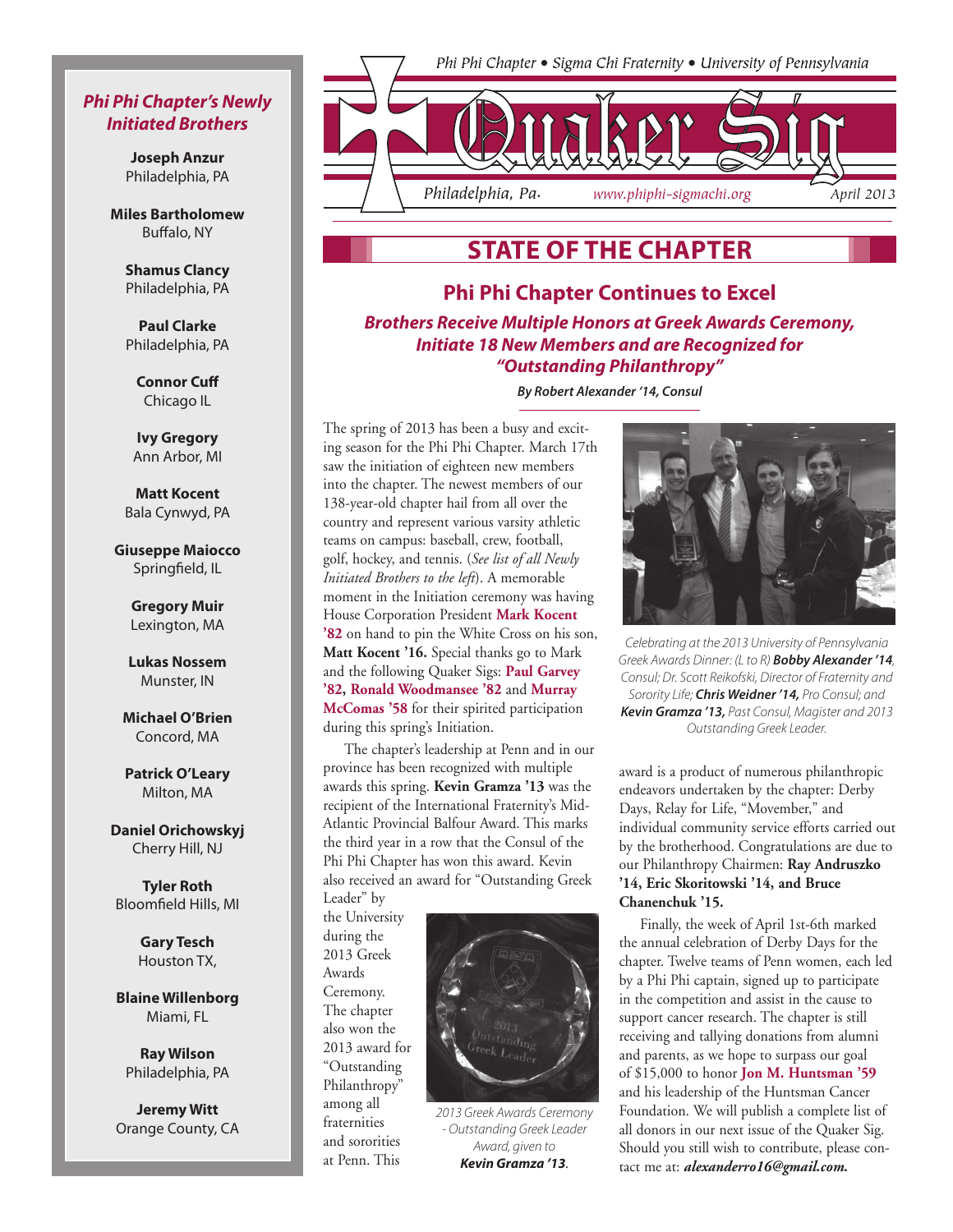# **Balfour award**

### **Phi Phi Chapter Has a Rich History with Balfour Award**

### *Chapter Boasts 1959 International Balfour Award Honoree, and Mid-Atlantic Provincial Award Winners for Past Three Years*

**Kevin Gramza '13** *wins Mid-Atlantic Provincial Balfour Award, a remarkable three year consecutive achievement for Consuls at the Phi Phi Chapter*

The Balfour Award is the annual designation by each Sigma Chi

### *By Mark A. Kocent '82*



*Kevin Gramza '13*, *Recipient of the 2013 Mid-Atlantic Provincial Balfour Award*

chapter of its most outstanding graduating senior, and is based on his achievements in scholastics, campus and community involvement, and Sigma Chi leadership. The individual chapter awardees are then

nominated for further distinction within their regional Province. As reported on page 1, Phi Phi's **Kevin Gramza '13** was the successful recipient of this year's Mid-Atlantic Provincial Balfour Award. This marks the third year in a row that the Consul of the Phi Phi Chapter has won this Provincial award, with Kevin following in the footsteps of **Nicholas Rhodes '12** and **Jesse Taylor '11.**

### **Jon M. Huntsman '59** *the only Phi Phi brother to achieve the International Balfour Award, delivered an inspiring acceptance speech at Grand Chapter*

In the 83-year history of the Balfour Award, dating back to 1930, only one Phi Phi brother has advanced beyond the Provincial level and attained the highest designation as the International Balfour Award honoree. That brother was none other than **Jon Meade Huntsman '59.**

Jon Huntsman's successful career in business and philanthropy, and his commitment to cancer research, is an astounding legacy to us all. His is an exemplary life that has truly given new luster to the White Cross of Sigma Chi. A short time ago, Past Grand Consul, **Murray McComas '58** shared an original copy of the acceptance speech that Brother Huntsman gave in 1959 at the 52nd Grand Chapter, in Kansas City, Mo.

Here are the endearing and moving words of 21-year-old Huntsman, wise beyond his days:

#### WE ARE BROTHERS, ALL.

#### My Brothers,

It is with the deepest humility that I accept from you the coveted Balfour Award. I accept it in the knowledge of the responsibilities it perpetuates throughout our present Sigma Chis and Sigma Chis to come, generation after generation.

 The influence and inspiration of the principles which comprise the foundation of Sigma Chi have and will continue to affect my life and I hope the lives of those with whom I associate and live.

May I for a brief moment take you back to the obligations we accepted when we first became brothers? You will never engage in anything that would compromise your character as a gentleman. Your motives will be pure and honest. Let your life be an exemplary one, in speech, in acts, in all relationships with society. Do you remember these? And do you remember and cherish the bonds that tie us together as brothers, all? The bonds of friendship and love, of sickness and health, of poverty and wealth through the years of our youth, our manhood and old age. These are simple principles which should direct the lives of truly honorable men everywhere.

I cannot see life ahead without the guiding light of such principles, nor can I see life without the abiding love of the Brotherhood of Man.

The last two weeks will stand as the most significant and important period of my life. Last Wednesday the University of Pennsylvania awarded me a degree, culminating four constructive years of my life at a great and respected university. The previous Tuesday I attended my last meeting as an active in the Phi Phi Chapter, whose undergraduates and alumni furnished me the necessary guidance and inspiration for this honor. Today I accept the Balfour Award, Saturday, in California, I will accept my life's partner in marriage. My

oldest brother is a Sig, my two new brothersin-law are Sigs. It is only logical that my sons, should they prove worthy also follow in the White Cross.

A hundred years ago my family and others, bound together by these same bonds, trudged across the Great Plains and the wilderness of our land to settle in the Utah Territory. They crossed this very river. These were pioneers of an age now gone, but they left a wonderful heritage to others such as you and me and those who are to follow in another hundred years, to make our country grow and prosper and our land to be great and secure. This is our challenge today.

Therefore, Brother De Marr, I proudly accept on behalf of Sigma Chis everywhere, the 1959 Balfour Award and its responsibilities.

Goodbye. God bless you.



*John M. Huntsman '59, recipient of the 1959 International Balfour Award*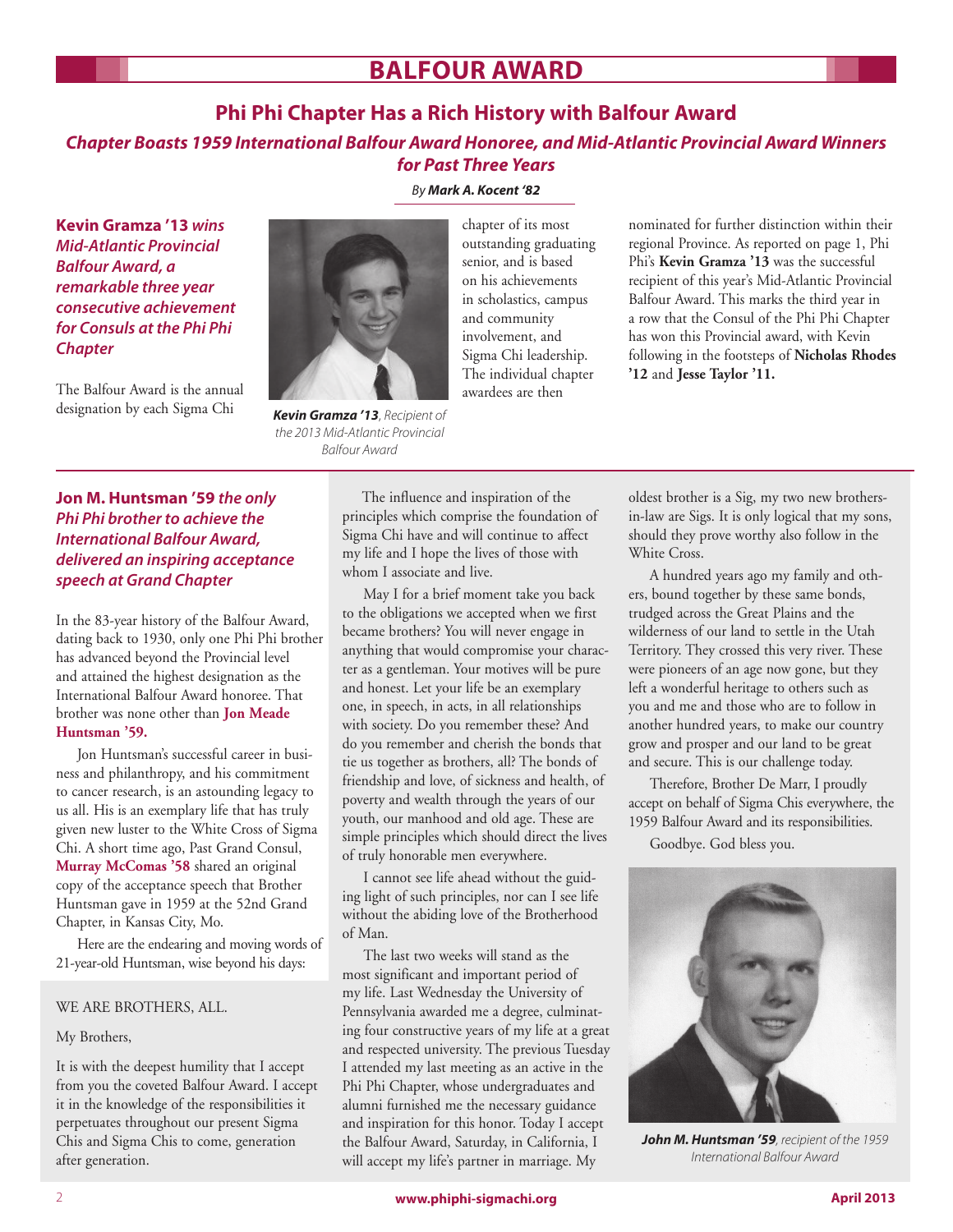# **UNDERGRADUATE BROTHER SPOTLIGHT**

## **Academic All-Ivy Honors, Winter Sports 2012-2013** *Student-Athlete Dan Greenberg '13 Honored for Academic and Athletic Achievements*

The Ivy League released its list of studentathletes selected for the 2012-2013 Academic All-Ivy honors in winter sports. The 80 men and women selected were starters or key reserves on an officially recognized Division I varsity team with a 3.0 or better cumulative grade point average. Each institution nominated five men and women from its eligible studentathletes. Among Penn's selection was a

member of the Phi Phi Chapter of Sigma Chi Fraternity, **Dan Greenberg '13.**

 Dan is a graduating senior in the College of Arts and Sciences, with a major in the Biological Basis of Behavior. He is the Captain of the Men's Squash team, where he played the entire season as the team's No. 1 player. With the regular season complete, Dan will move on to achieve Ivy top honors in post season play.



*Dan Greenberg '13, Captain of Men's Squash*

# **Alumnus Spotlight**

## **Phi Phi Alum Creates a "HubBub" in Philly** *There's Quite a Buzz Surrounding the Gourmet Coffee Business Launched by Drew Crockett '05 on Penn's Campus and in Downtown Philly*

**Andrew Crockett '05** started serving HubBub Coffee in 2009, out of a bright red food truck parked about a block from the Sigma Chi chapter house. Four years later, the HubBub truck is still in full throttle—so much so that in January, Crockett opened the doors to a bricksand-mortar HubBub Coffee in Center City.

Before rolling his coffee truck up 38th Street, Crockett spent four years on the trading floor of the New York Stock Exchange. It was an exciting—and impressive—career path for the Penn grad, but he soon realized his passions were leading him away from Wall Street and back to the streets of Philly.

"I started to become very interested in the businesses that I was trading, as opposed to the business of trading," Crockett says. And, as he pondered these things on his way to work every morning, he'd grab a cup of joe from a man who had figured out how to put an espresso machine in his coffee cart.

"That was the underlying driver," Crockett explains. "I saw a different opportunity for a coffee experience that didn't exist in Philadelphia."

Now, Philly's no stranger to food trucks - in fact (as you remember), they're an integral part of the Penn experience.

"Going to Penn as an undergrad, it's a very common part of everyone's day to get food, whether breakfast or lunch, from a truck on the street," Crockett says.

But curbside coffee? The streets were wide open.

 When Crockett, who earned an MBA from Boston University, talks about his business, he's quick to emphasize that it's not just about a cup of coffee. It's about an experience. To make HubBub about more than just a cup of coffee, Crockett stands by three crucial elements: product quality, location, and preparation. HubBub Coffee comes from small-batch roasters, which Crockett compares to microbreweries in the beer world. "They put a lot of thought/craft into what they're producing," he says. "Our coffee is exceptional."

Having grown up under the umbrella of his family's business, Crockett has been nurturing his business sense since childhood. "It doesn't dawn on you that your friend's family isn't having that conversation (about business) at Thanksgiving," he states.

But business sense is only part of the equation. Leadership skills are essential for entrepreneurial success, and Crockett credits Sigma Chi with shaping him into a strong leader. During his time as Consul, Crockett learned to mediate and motivate—two qualities he uses daily as a business owner. He also learned the value of a lifetime relationship with his Sigma Chi brothers—even those he's just met.. It's not unusual

for active Sigma Chi brothers to stop by the HubBub truck for a cup of coffee and a quick conversation. That's something that comes full circle for Crockett, who was always impressed when brothers who had graduated would stop by the chapter house when they were in the area, even if they didn't know anyone who lived there.

"There's this instant connection," Crockett says. "Whatever it is—whether it's the tradition of dinners or chapter meetings—whatever it is, there's a bond that connects everybody."

That's certainly true for Sigma Chi brothers. And, given the hubbub surrounding HubBub, it's also true for people who know where to find a great cup of coffee.



*Drew Crockett '05 in his new gourmet coffeehouse, HubBub Coffee in Center City Philadelphia*